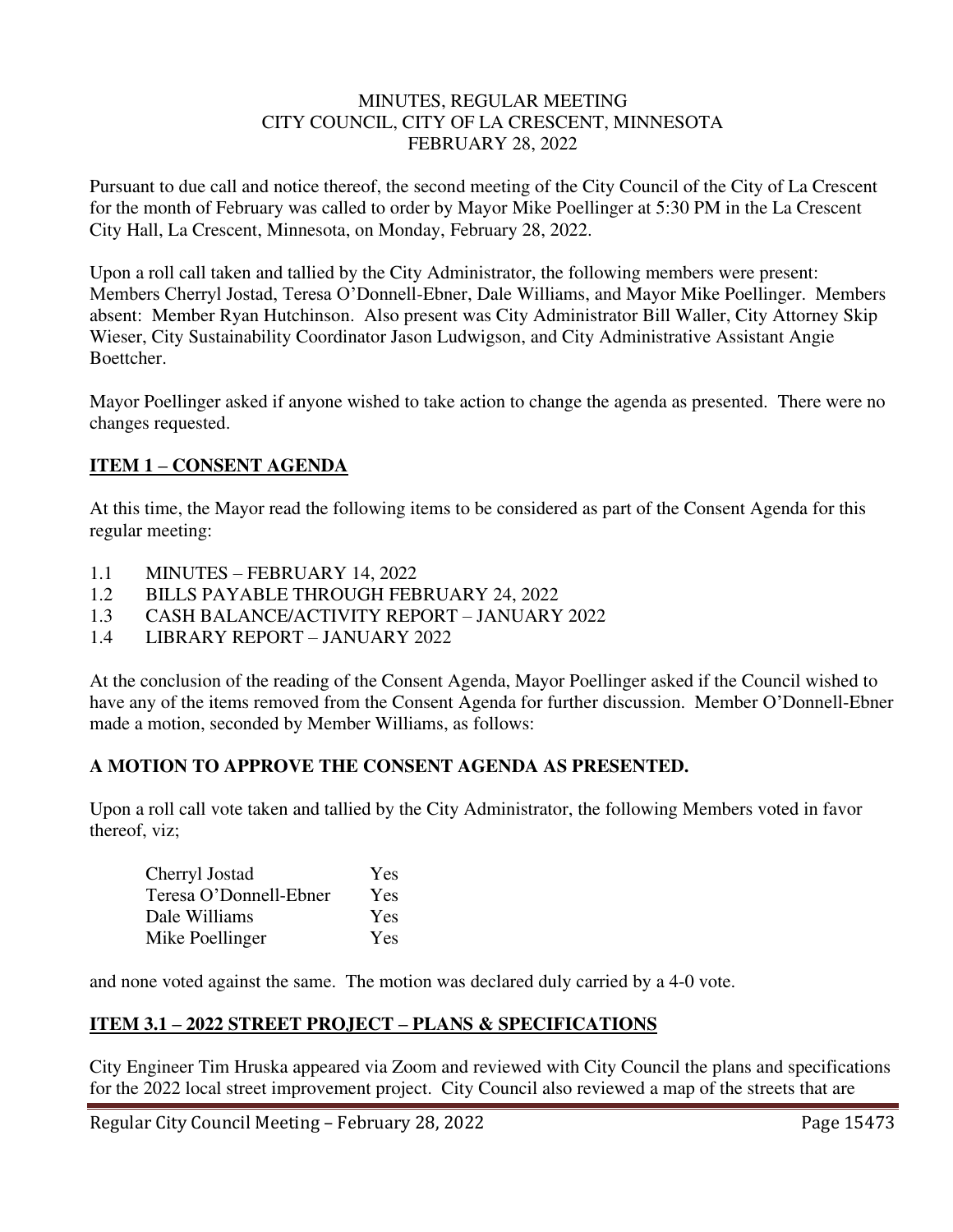included in the project, along with relevant pages from the plans and specifications. The total project cost is estimated at approximately \$875,000.00. These streets are included in the City's 5-year Street Reconstruction Plan, and the costs for the project will be included in the upcoming 2022 bond issue. In order to proceed with the project, it was recommended to City Council to approve the plans and specifications and authorize to advertise for bids on the 2022 local street improvement project. Following discussion, Member Williams made a motion, seconded by Member O'Donnell-Ebner, as follows:

## **MOTION TO APPROVE THE PLANS AND SPECIFICATIONS FOR THE 2022 LOCAL STREET IMPROVEMENT PROJECT AND AUTHORIZE TO ADVERTISE FOR BIDS ON THE 2022 LOCAL STREET IMPROVEMENT PROJECT.**

Upon a roll call vote taken and tallied by the City Administrator, all Members voted in favor thereof, viz;

| Cherryl Jostad         | Yes        |
|------------------------|------------|
| Teresa O'Donnell-Ebner | <b>Yes</b> |
| Dale Williams          | Yes        |
| Mike Poellinger        | <b>Yes</b> |

and none voted against the same. The motion was declared duly carried by a 4-0 vote.

# **ITEM 3.2 – LA CRESCENT ANIMAL RESCUE AGREEMENT**

City Attorney Wieser reviewed with City Council the existing agreement between the City of La Crescent ("La Crescent") and La Crescent Animal Rescue, Inc. ("LAR"), along with the First Amendment thereto. The agreement is set to expire. Over the last several years there has been many discussions regarding this agreement with LAR. At this time, it was recommended to City Council to agree to a one-year extension that will automatically renew each year thereafter unless prior to December 1<sup>st</sup> either party provides the other with notice of nonrenewal. In which case, the agreement would terminate December 31<sup>st</sup> the following year. Following discussion, Member Jostad made a motion, seconded by Member Williams, as follows:

#### **MOTION TO APPROVE A ONE-YEAR EXTENSION TO THE AGREEMENT BETWEEN THE CITY OF LA CRESCENT AND LA CRESCENT ANIMAL RESCUE, INC. THAT WILL AUTOMATICALLY RENEW EACH YEAR THEREAFTER UNLESS PRIOR TO DECEMBER 1 ST EITHER PARTY PROVIDES THE OTHER WITH NOTICE OF NONRENEWAL, WITH THE AGREEMENT TERMINATING DECEMBER 31ST THE FOLLOWING YEAR.**

Upon a roll call vote taken and tallied by the City Administrator, all Members voted in favor thereof, viz;

| Cherryl Jostad         | Yes        |
|------------------------|------------|
| Teresa O'Donnell-Ebner | <b>Yes</b> |
| Dale Williams          | Yes        |
| Mike Poellinger        | <b>Yes</b> |

and none voted against the same. The motion was declared duly carried by a 4-0 vote.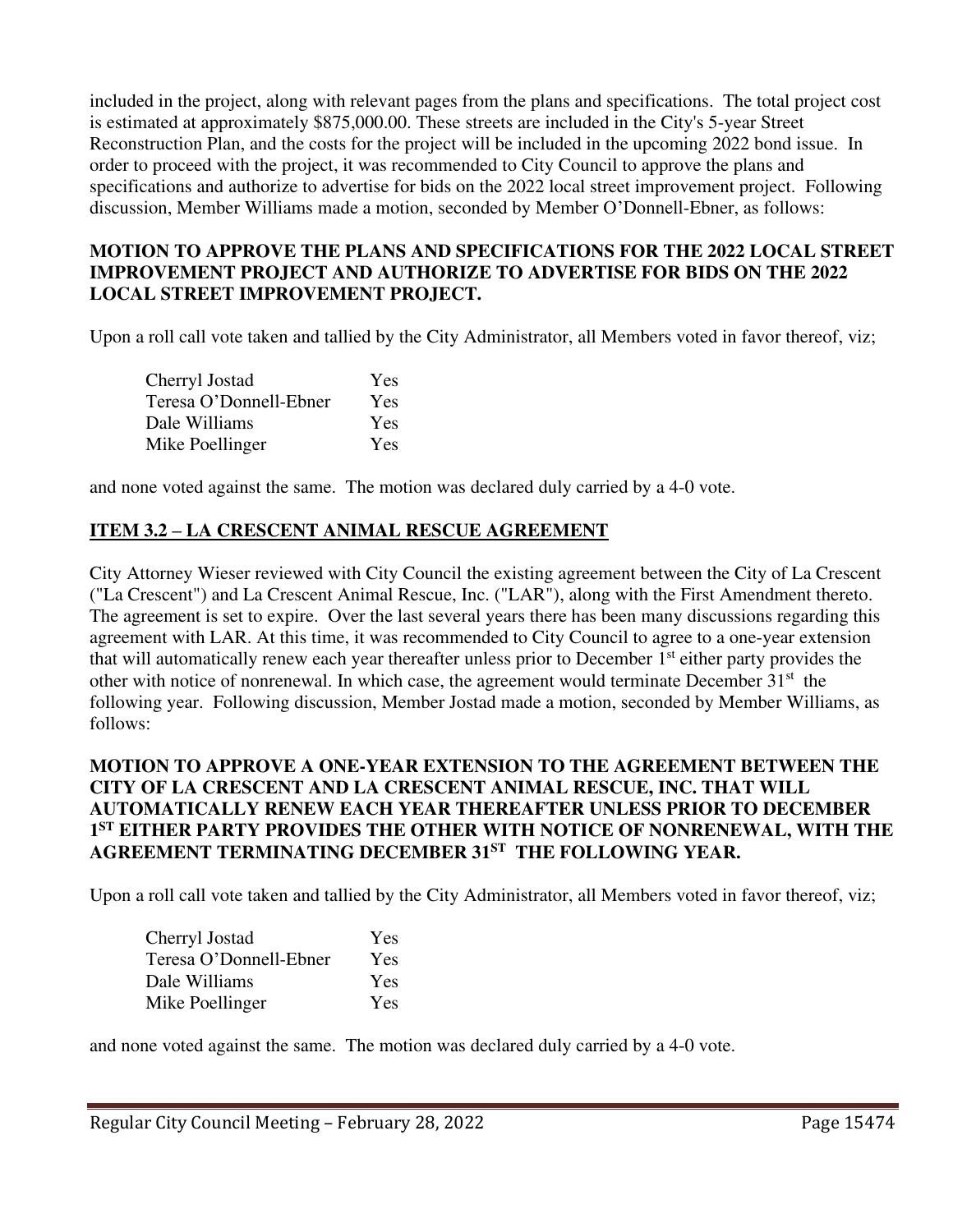# **ITEM 3.3 – REVIEW SAWATCH LAB REPORT**

City Sustainability Coordinator Ludwigson reviewed with City Council Sawatch Labs report that analyzed 13 vehicles in La Crescent's fleet using their proprietary ezEV Analytics. EzEV compares each vehicle with available EV models to determine if an EV would be a good operational and economic fit. There were 5 EV candidates for the fleet. It was recommended to City Council to have the City Sustainability Coordinator investigate the replacement of 1 existing vehicle with an EV option. Following discussion, Member O'Donnell-Ebner made a motion, seconded by Member Jostad, as follows:

## **MOTION TO APPROVE THE CITY SUSTAINABILITY COORDINATOR INVESTIGATING THE REPLACEMENT OF 1 EXISTING VEHICLE WITH AN EV OPTION.**

Upon a roll call vote taken and tallied by the City Administrator, all Members voted in favor thereof, viz;

| Cherryl Jostad         | Yes |
|------------------------|-----|
| Teresa O'Donnell-Ebner | Yes |
| Dale Williams          | Yes |
| Mike Poellinger        | Yes |

and none voted against the same. The motion was declared duly carried by a 4-0 vote.

## **ITEM 3.4 – REVIEW B3 BENCHMARKING**

City Sustainability Coordinator Ludwigson reviewed with City Council the City of La Crescent's B3 (Buildings, Benchmarks, and Beyond) report. This item was informational, and no action was taken.

## **ITEM 3.5 – 2022 VECTOR CONTROL AGREEMENT**

City Administrative Assistant Boettcher reviewed with City Council the 2022 purchase contract regarding mosquito abatement services. Vector control remains part of the MS4 requirements. The contract is once again through Driftless Region Vector Control and compensation is a total of \$3,060.00. This is an increase of \$60.00 from last year. It was recommended to City Council to approve the proposed contract. Following discussion, Member Jostad made a motion, seconded by Member Williams, as follows:

#### **MOTION TO APPROVE THE 2022 PURCHASE CONTRACT FOR MOSQUITO ABATEMENT SERVICES BETWEEN THE CITY OF LA CRESCENT AND DRIFTLESS REGION VECTOR CONTROL IN THE AMOUNT OF \$3,060.00.**

Upon a roll call vote taken and tallied by the City Administrator, all Members present voted in favor thereof, viz;

| Cherryl Jostad         | Yes        |
|------------------------|------------|
| Teresa O'Donnell-Ebner | Yes        |
| Dale Williams          | Yes        |
| Mike Poellinger        | <b>Yes</b> |

and none voted against the same. The motion was declared duly carried by a 4-0 vote.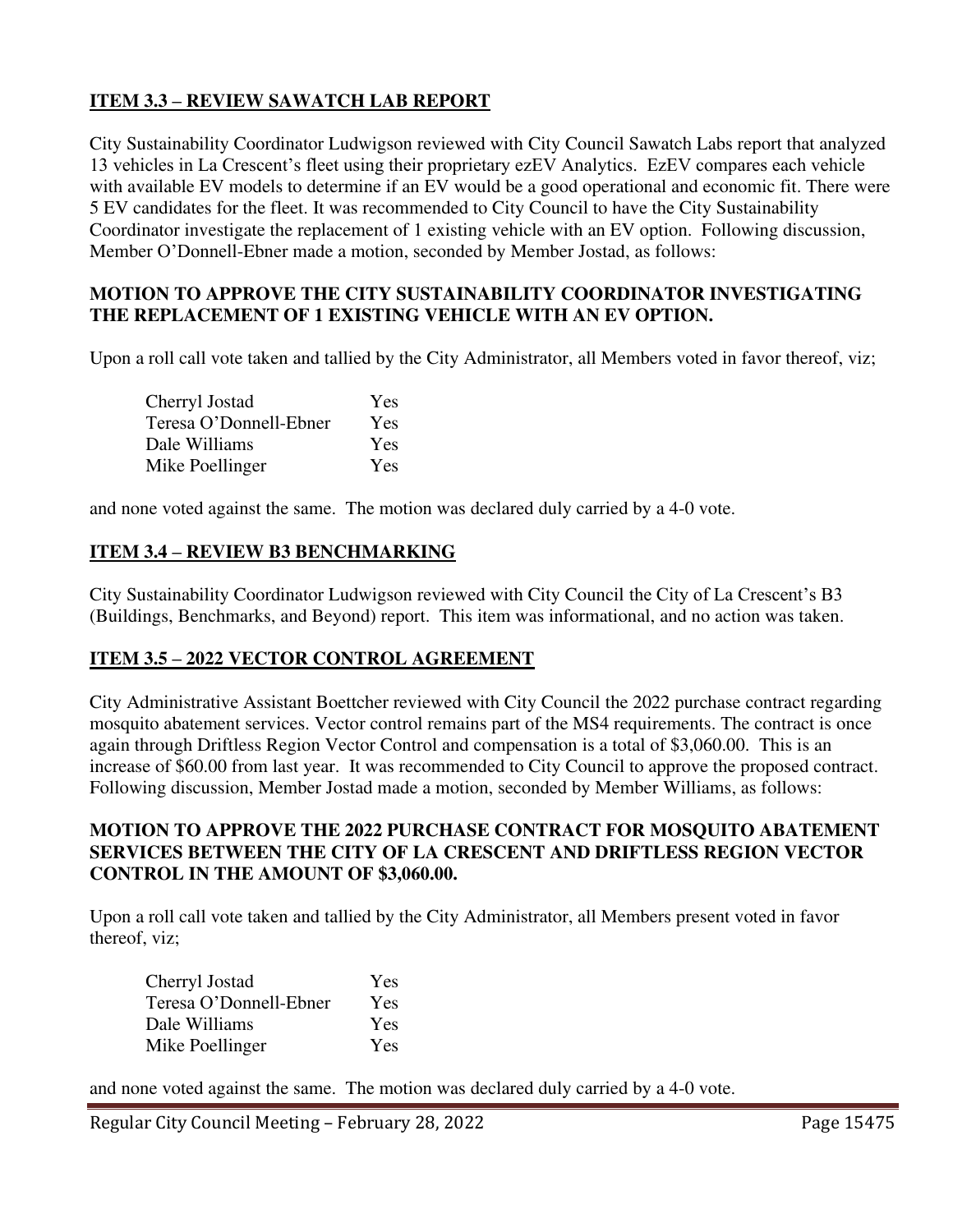#### **ITEM 3.6 – FEE SCHEDULE UPDATE**

City Administrative Assistant Boettcher reviewed with City Council the Golf Commission's recommendations for rates for 2022 that were discussed at their February 10, 2022 meeting. City Council reviewed an Ordinance with these fee schedule changes. Following further discussion, Member Williams introduced the following Ordinance, and moved its passage and adoption:

#### **ORDINANCE NO. 557**

## **AN ORDINANCE OF THE CITY OF LA CRESCENT AMENDING THE MASTER FEE SCHEDULE FOR THE CITY OF LA CRESCENT AS SET FORTH IN ORDINANCES NO. 404, NO. 483, NO. 492, NO. 500, NO. 540, NO. 542, NO. 544, NO. 545, NO. 548, NO. 552 AND NO. 554**

The City Council of the City of La Crescent, Houston County, Minnesota hereby ordains:

1. The La Crescent City Code established on March 8, 2004, stated that certain fees may be set from time to time by the City Council.

2. The La Crescent City Code was amended on January 13, 2014, February 9, 2015, February 8, 2016, February 24, 2020, April 13, 2020, April 27, 2020, May 18, 2020, December 14, 2020, April 20, 2021, and December 13, 2021 by Ordinance to amend certain fees.

3. The Fee Schedule has been reviewed by City Staff and amended each year from 2016 to 2019 by Motions passed by City Council. These amendments passed by City Council shall remain in effect.

4. The City staff has reviewed the fees which the City currently charges and is recommending that the fee schedule be amended as follows:

| 2022 SEASON PASSES - GOOD ANYTIME                                                        |                                                                            |
|------------------------------------------------------------------------------------------|----------------------------------------------------------------------------|
| REQUIRES TEE TIME (ON A 1 <sup>ST</sup> COME BASIS)                                      |                                                                            |
| FAMILY – (2 ADULTS AND                                                                   | \$555.00 to \$565.00                                                       |
| <b>CHILDREN UNDER THE AGE OF</b>                                                         |                                                                            |
| 17)                                                                                      |                                                                            |
| <b>SINGLE</b>                                                                            | \$425.00 to \$430.00                                                       |
| <b>SINGLE WITH CAR</b>                                                                   | \$725.00 to \$730.00                                                       |
| <b>COUPLES WITH CART (2 ADULTS)</b>                                                      | \$950.00 to \$960.00                                                       |
| <b>SAME RESIDENCE)</b>                                                                   |                                                                            |
| <b>GOLF CAR TRAIL PASS</b>                                                               | \$125.00 (FOR USE OF PERSONAL RIDING CART)                                 |
| \$8.00 to \$9.00 PER PERSON CAR RENTAL/1/2 CAR FRIDAY/PLAY AT RECIPROCAL COURSES*/SEASON |                                                                            |
|                                                                                          | PASSES MAY BE USED FOR LEAGUE PLAY & GROUP OUTING DISCOUNTS WHEN SPECIFIED |

## **GOLF**

Regular City Council Meeting – February 28, 2022 Page 15476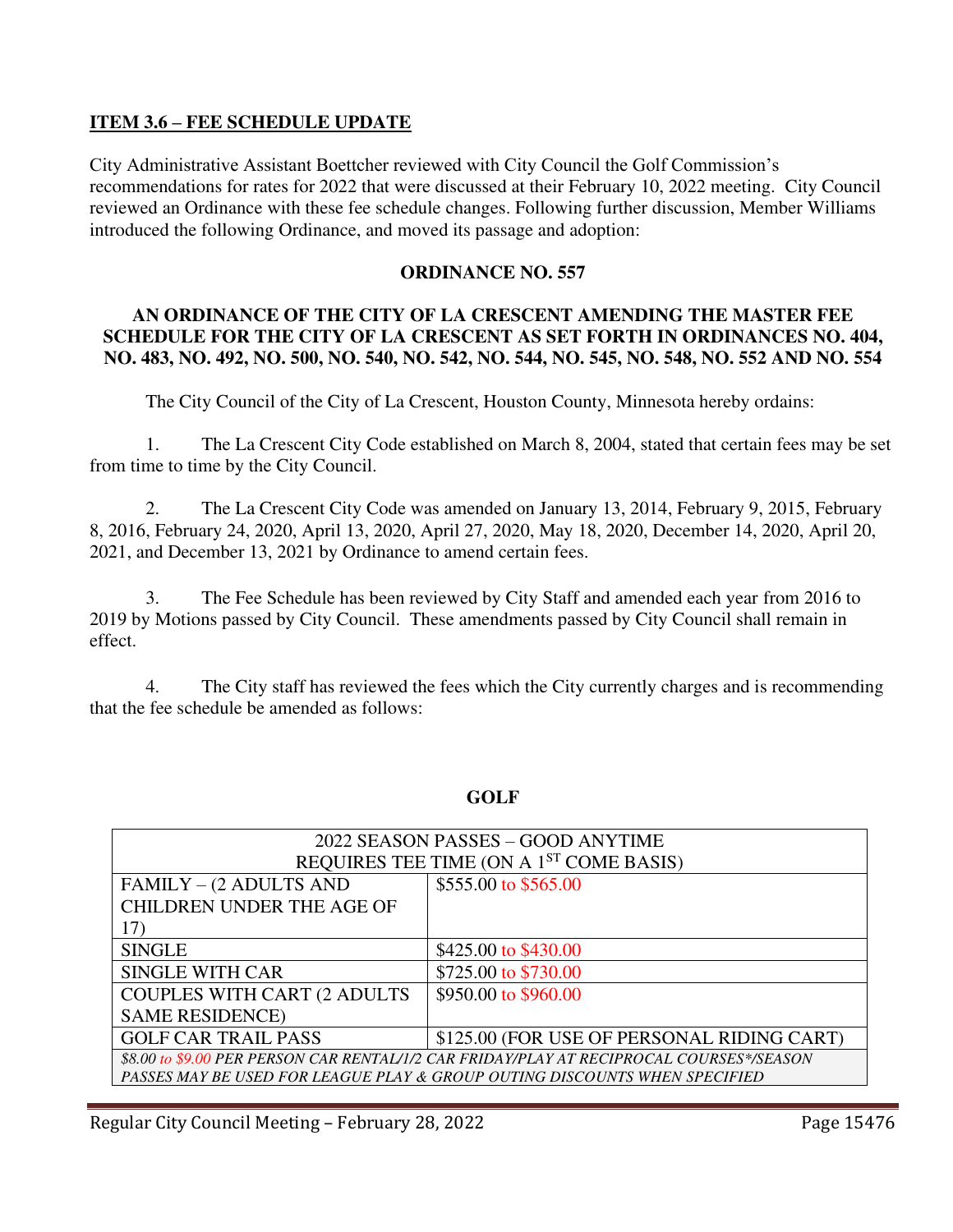|                                                                                                            | 2022 DAILY FEES                                                                                                  |
|------------------------------------------------------------------------------------------------------------|------------------------------------------------------------------------------------------------------------------|
| 9 HOLES                                                                                                    | \$13.50 to \$14.00                                                                                               |
| 18 HOLES                                                                                                   | \$21.00 OR \$35.00 W/RIDING CART                                                                                 |
| <b>RIDING CART</b>                                                                                         | \$9.00 to \$10.00 PER PERSON 9 HOLES                                                                             |
| <b>PULL CARTS</b>                                                                                          | \$3.50 to \$4.00                                                                                                 |
| <b>TRAIL PASS</b>                                                                                          | \$5.00 to \$6.00 (DAILY RATE FOR USE OF PERSONAL                                                                 |
|                                                                                                            | $CAR$ )                                                                                                          |
|                                                                                                            | WEEKDAYS "ALL DAY" RATE WALKING \$25 with car \$40**                                                             |
|                                                                                                            | **Subject to availability of tee times, and not offered on holidays or weekends                                  |
|                                                                                                            |                                                                                                                  |
|                                                                                                            | DAILY RATE SPECIALS                                                                                              |
|                                                                                                            | "EARLY BIRD" RATE BEFORE 10:00 AM Saturday/Sunday - \$10.00 to \$11.00 GOLF/\$8.00 to<br>$$9.00 \text{ } CAR***$ |
|                                                                                                            | "The NOONER" 12:00 PM to 2:00 PM Monday thru Friday - \$10.00 to \$11.00 GOLF***                                 |
|                                                                                                            | *** 9 Hole RATE PER PERSON AND EXCLUDES HOLIDAYS                                                                 |
|                                                                                                            |                                                                                                                  |
|                                                                                                            | SENIOR $(60+)$                                                                                                   |
| 9 HOLES - WEEKDAY                                                                                          | \$11.50 to \$12.00                                                                                               |
| <b>18 HOLES - WEEKDAY</b>                                                                                  | \$18.00 OR \$32.00 W/RIDING CART                                                                                 |
|                                                                                                            |                                                                                                                  |
|                                                                                                            | <b>JUNIOR RATES (11-17 YEARS)</b>                                                                                |
| <b>9 HOLES - EVERY DAY</b>                                                                                 | \$6.00 to \$7.00 - MAY RIDE FREE WITH PAID                                                                       |
|                                                                                                            | <b>ADULT</b>                                                                                                     |
| <b>18 HOLES - EVERY DAY</b>                                                                                | \$9.00 - MAY RIDE FREE WITH PAID ADULT                                                                           |
|                                                                                                            |                                                                                                                  |
|                                                                                                            | <b>JUNIOR RATES (10 AND UNDER)</b>                                                                               |
| 9 HOLES - (ALL DAY) EVERY                                                                                  | \$4.00 to \$5.00 - WITH PAID ADULT/MAY RIDE                                                                      |
| <b>DAY</b>                                                                                                 | FREE WITH PAID ADULT                                                                                             |
|                                                                                                            |                                                                                                                  |
|                                                                                                            | <b>PUNCH CARDS</b>                                                                                               |
|                                                                                                            | 5 ROUND GOLF ONLY \$60.00 to \$65.00/10 ROUND GOLF ONLY \$110.00 to \$120.00                                     |
|                                                                                                            | 5 PUNCH CAR \$40* to \$45.00/10 PUNCH CAR \$75* to \$80.00                                                       |
|                                                                                                            | 5 ROUND PLAY & RIDE \$100.00* to \$110.00/10 ROUND PLAY & RIDE \$185.00* to \$200.00                             |
|                                                                                                            | <b>LEAGUE ONLY CARDS—SENIOR 10 ROUND GOLF \$70.00 to \$80.00/SENIOR 10 PUNCH</b>                                 |
|                                                                                                            | PLAY & RIDE \$140.00* to \$150.00                                                                                |
| 6 ROUND MEN'S, LADIES LEAGUE \$50.00 to \$55.00                                                            |                                                                                                                  |
|                                                                                                            | <b>LEAGUE RATES</b>                                                                                              |
| SENIOR LEAGUE \$8.00 to \$8.50 9 HOLES/\$8.00 to \$8.50 RIDING CAR                                         |                                                                                                                  |
| TUESDAY NIGHT MEN'S LEAGUE \$9.50 to \$10.00 9 HOLES/                                                      |                                                                                                                  |
| THURSDAY NIGHT LADIES LEAGUE \$9.50 to \$10.00 9 HOLES                                                     |                                                                                                                  |
|                                                                                                            | FRIDAY NIGHT COUPLES LEAGUE \$8.00 to \$8.50 9 HOLES/\$8.00 to \$8.50 RIDING CAR                                 |
| *RECIPROCAL COURSES ARE SUBJECT TO CHANGE, MUST CALL FOR TEE<br>TIMES, AND RECIPROCAL COURSE RESTRICTIONS. |                                                                                                                  |
|                                                                                                            |                                                                                                                  |
|                                                                                                            | *PUNCH PLUS \$3.00 WHEN RIDING ALONE USING A RIDING CAR PUNCH CARD.                                              |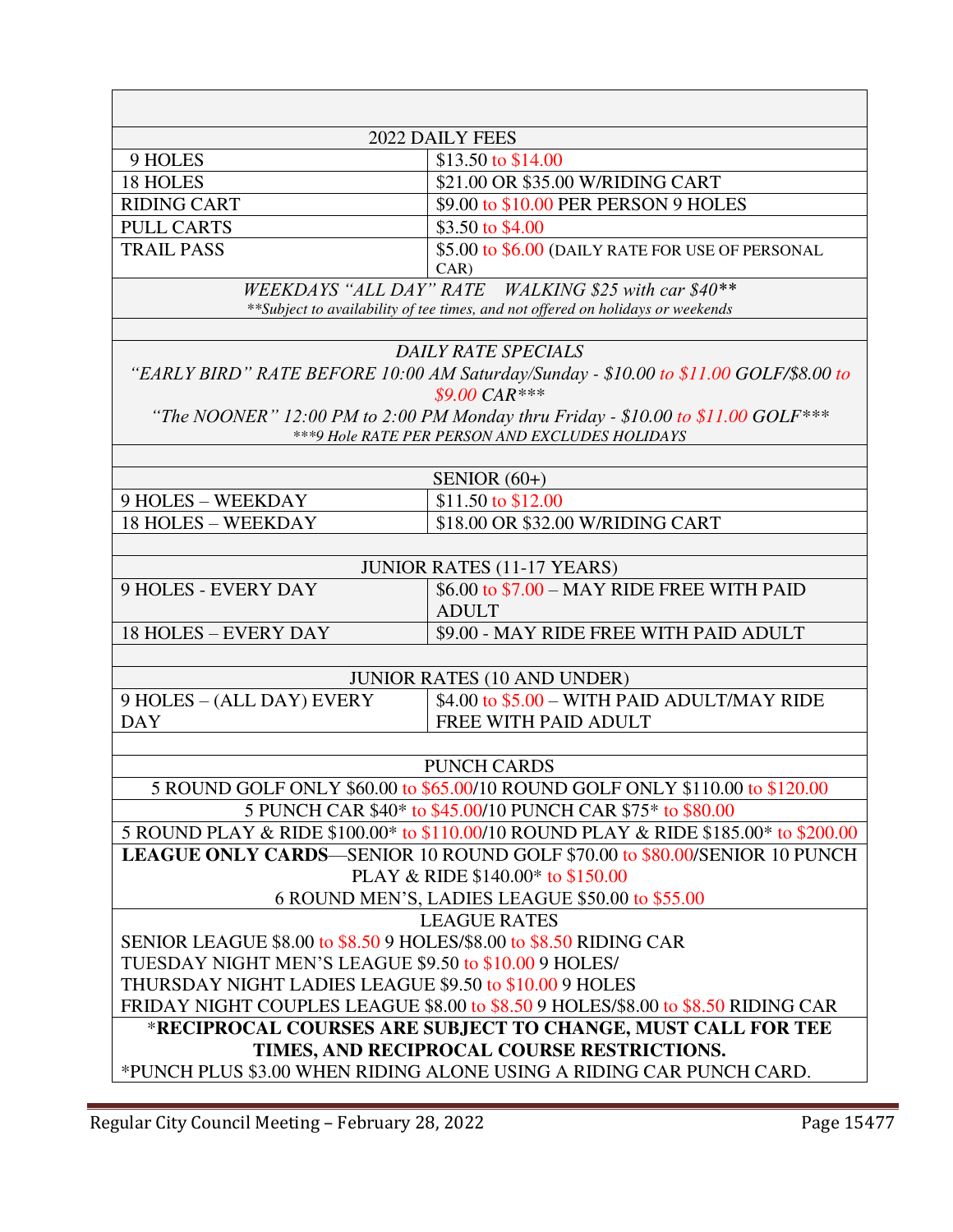These fees shall become effective from and after due passage and enactment and publication according to law.

ADOPTED this 28th day of February, 2022.

SIGNED:

Mayor

 $\overline{\phantom{a}}$  , which is a set of the set of the set of the set of the set of the set of the set of the set of the set of the set of the set of the set of the set of the set of the set of the set of the set of the set of th

ATTEST:

City Administrator

The foregoing motion was duly seconded by Member O'Donnell-Ebner and upon a roll call vote taken and tallied by the City Administrator, the following Members present voted in favor thereof, viz;

| Cherryl Jostad         | Yes        |
|------------------------|------------|
| Teresa O'Donnell-Ebner | Yes        |
| Dale Williams          | <b>Yes</b> |
| Mike Poellinger        | Yes        |

\_\_\_\_\_\_\_\_\_\_\_\_\_\_\_\_\_\_\_\_\_\_\_\_\_\_\_\_\_\_\_\_

and none voted against the same. The ordinance was declared duly passed and adopted by a 4-0 vote.

City Council also reviewed the Summary Ordinance for publication. The Council made the following findings of facts: that publication of the summary informs the public of the intent and effect of the Ordinance.

Member O'Donnell-Ebner then made a motion, seconded by Member Jostad as follows:

## **MOTION THAT A PRÉCIS FORMAT OF SAID ORDINANCE 557 BE PUBLISHED IN THE OFFICIAL NEWSPAPER OF THE CITY AND WITH "OFFICIAL COPY" SO MARKED BE KEPT ON FILE IN THE OFFICE OF THE CITY ADMINISTRATOR.**

Upon a roll call vote taken and tallied by the City Administrator, all Members present voted in favor thereof, viz;

| Cherryl Jostad         | Yes |
|------------------------|-----|
| Teresa O'Donnell-Ebner | Yes |
| Dale Williams          | Yes |
| Mike Poellinger        | Yes |
|                        |     |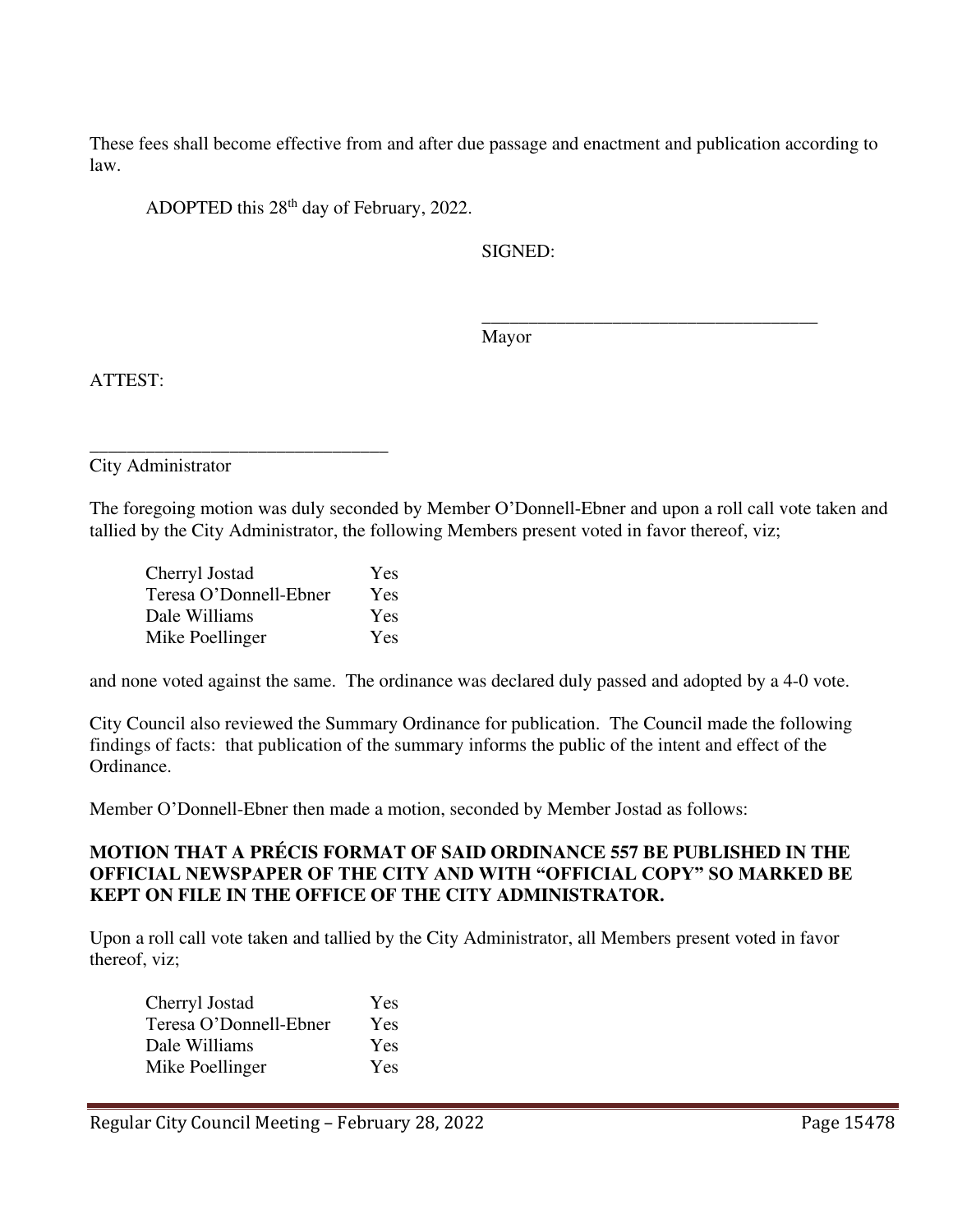and none voted against the same. The motion was declared duly carried by a 4-0 vote.

# **ITEM 3.7 – AUTHORIZE EXPENDITURE – BUS SHELTERS**

City Administrative Assistant Boettcher reviewed with City Council that the City has received a grant from MnDOT that will pay for 80% of the acquisition cost of three new bus shelters. The new bus shelters would be placed near Crestview Apartments, Springbrook Village, and Lancer Village. The City received the following proposals: Handi-Hut, Inc. - \$9,850.00 per shelter; and Columbia Equipment Co., Inc. - \$14,565.22 per shelter. It was recommended to City Council to accept the proposal submitted by Handi-Hut, Inc. in the amount of \$9,850.00 per shelter, with a total cost of \$29,550.00. The City will receive \$23,640.00 in grant funds towards the purchase of the shelters, with the City's portion of the project cost coming from the City's 2017 capital equipment certificate. City Council was also informed that the City's Utility/Maintenance Department would install the bus shelters once they are delivered. Following discussion, Member Jostad made a motion, seconded by Member Williams, as follows:

# **MOTION TO ACCEPT THE PROPOSAL SUBMITTED BY HANDI-HUT, INC. IN THE AMOUNT OF \$9,850.00 PER SHELTER, WITH A TOTAL COST OF \$29,550.00, FOR THE ACQUISITION OF THREE NEW BUS SHELTERS FOR THE CITY OF LA CRESCENT WITH \$23,640.00 IN GRANT FUNDS FROM MNDOT BEING USED TOWARDS THE PURCHASE OF THE SHELTERS AND THE REMAINING PORTION OF THE PROJECT COST COMING FROM THE CITY'S 2017 CAPITAL EQUIPMENT CERTIFICATE.**

Upon a roll call vote taken and tallied by the City Administrator, the following Members voted in favor thereof, viz;

| Cherryl Jostad         | Yes        |
|------------------------|------------|
| Teresa O'Donnell-Ebner | <b>Yes</b> |
| Dale Williams          | Yes        |
| Mike Poellinger        | <b>Yes</b> |

and none voted against the same. The motion was declared duly carried by a 4-0 vote.

# **ITEM 3.8 – COMMISSION RESIGNATION – APPOINTMENT**

City Administrator Waller reviewed with City Council that Linda Gasper is resigning from the City's Park & Recreation Commission. It was recommended to City Council to accept Ms. Gasper's resignation, and appoint Marge Loch-Wouters to fill the vacancy on the Park & Recreation Commission. Following discussion, Member O'Donnell-Ebner made a motion, seconded by Member Williams, as follows:

# **MOTION TO ACCEPT LINDA GASPER'S RESIGNATION FROM THE PARK & RECREATION COMMISSION.**

Upon a roll call vote taken and tallied by the City Administrator, the following Members voted in favor thereof, viz;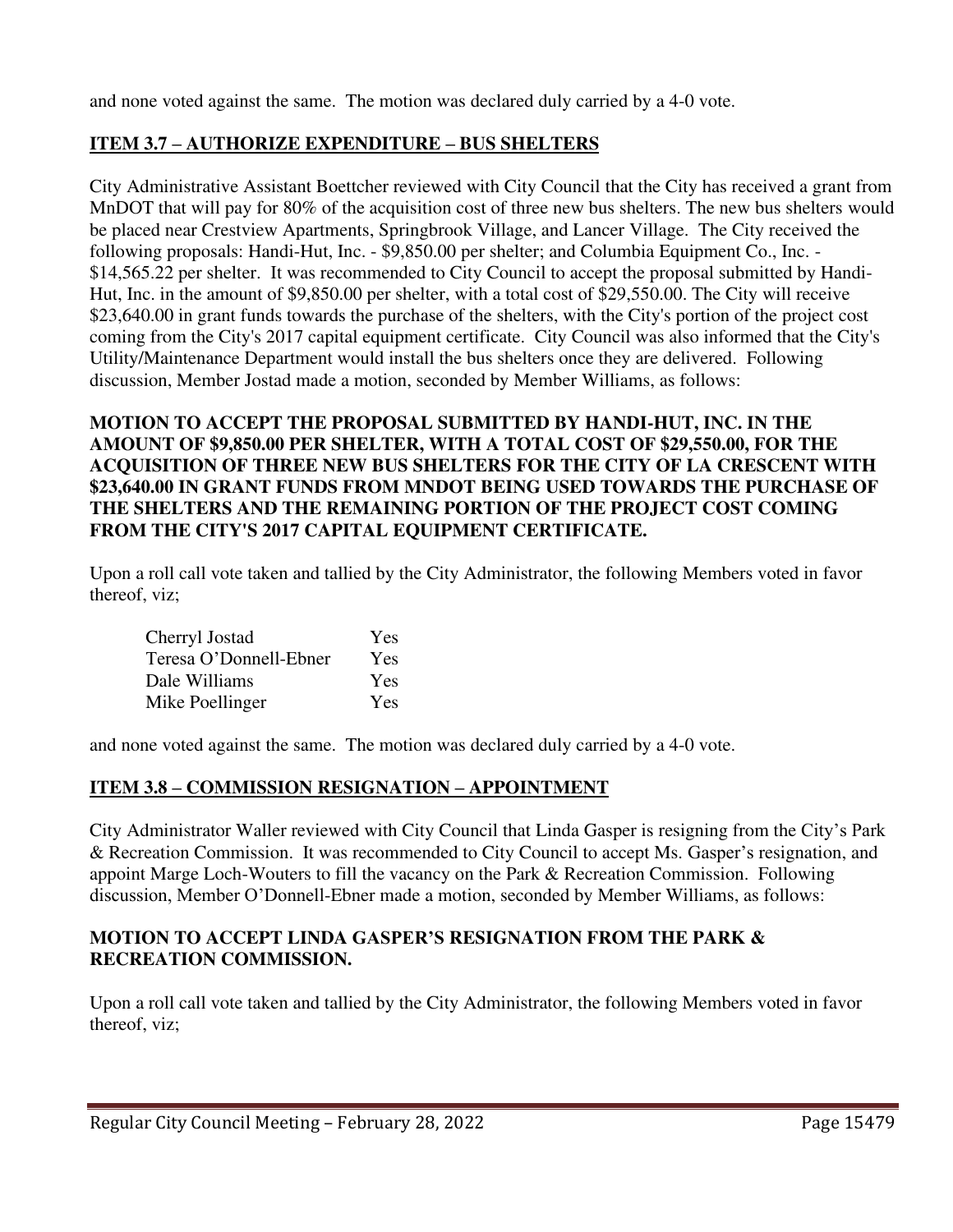| Cherryl Jostad         | Yes        |
|------------------------|------------|
| Teresa O'Donnell-Ebner | Yes        |
| Dale Williams          | <b>Yes</b> |
| Mike Poellinger        | Yes        |

and none voted against the same. The motion was declared duly carried by a 4-0 vote.

Following discussion, Member O'Donnell-Ebner made a motion, seconded by Member Williams, as follows:

#### **MOTION TO APPOINT MARGE LOCH-WOUTERS TO THE PARK & RECREATION COMMISSION.**

Upon a roll call vote taken and tallied by the City Administrator, the following Members voted in favor thereof, viz;

| Cherryl Jostad         | Yes        |
|------------------------|------------|
| Teresa O'Donnell-Ebner | <b>Yes</b> |
| Dale Williams          | Yes        |
| Mike Poellinger        | <b>Yes</b> |

and none voted against the same. The motion was declared duly carried by a 4-0 vote.

## **ITEM 3.9 – HOUSTON COUNTY ASSESSOR – 2022 VALUE INCREASE**

City Administrator Waller reviewed with City Council a correspondence to La Crescent City Officials and a map from the Houston County Assessor regarding the value increases for Houston County properties for 2022. An extended discussion ensued. Following discussion, Member O'Donnell-Ebner made a motion, seconded by Member Jostad, as follows:

#### **MOTION TO APPROVE THE CITY COUNCIL MEETING BEING HELD ON MONDAY, APRIL 25, 2022 AT 5:30 P.M. BE MOVED TO THE LA CRESCENT COMMUNITY BUILDING.**

Upon a roll call vote taken and tallied by the City Administrator, the following Members voted in favor thereof, viz;

| Cherryl Jostad         | <b>Yes</b> |
|------------------------|------------|
| Teresa O'Donnell-Ebner | <b>Yes</b> |
| Dale Williams          | Yes        |
| Mike Poellinger        | Yes        |

and none voted against the same. The motion was declared duly carried by a 4-0 vote.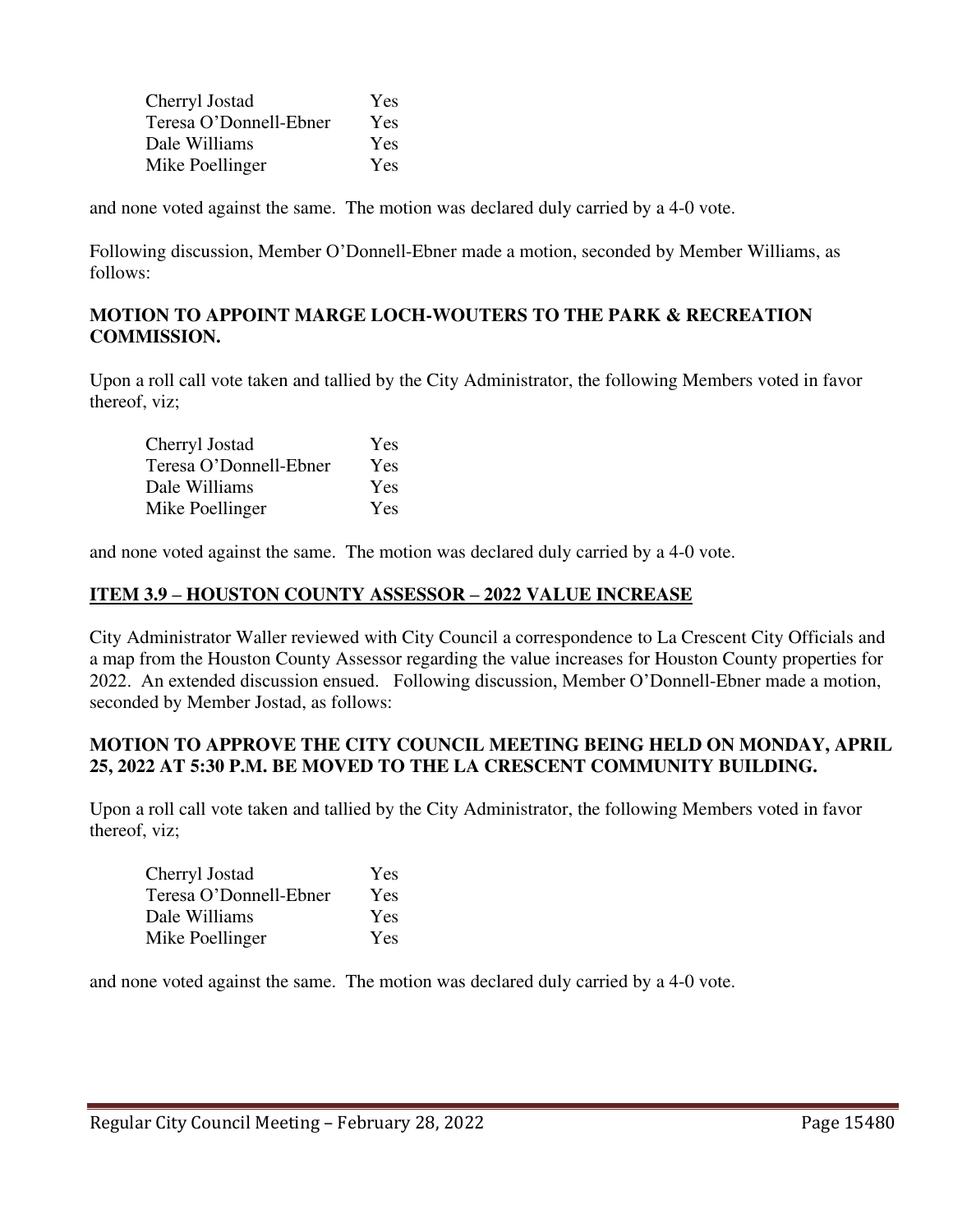## **ITEM 6.1 – STAFF CORRESPONDENCE/COMMITTEE UPDATES – EXPLORE LA CROSSE**

City Council reviewed the Agenda from the February 15, 2022 La Crosse County Convention & Visitors Bureau In Person Board Meeting, which included the Minutes from the January 18, 2022 Board Meeting. No action taken.

## **ITEM 6.2 – STAFF CORRESPONDENCE/COMMITTEE UPDATES – GOLF COMMISSION MINUTES – 2/10/2022**

City Council reviewed the Minutes from the February 10, 2022 La Crescent Golf Commission meeting. No action taken.

# **ITEM 7.1 – CORRESPONDENCE – XCEL ENERGY UPDATE**

City Council reviewed an email correspondence from Xcel Energy regarding the Upper Midwest Energy Plan (Integrated Resource Plan). No action taken.

# **ITEM 7.2 – CORRESPONDENCE – BLUFF COUNTRY FAMILY RESOURCES**

City Council reviewed an email correspondence from Bluff Country Family Resources regarding postponement of their 5k scheduled for April 30, 2022. They will discuss the possibility of moving it to the fall and will keep City Council informed. No action taken.

# **ITEM 8 – CHAMBER OF COMMERCE**

Sarah Danielson of the La Crescent Chamber of Commerce gave an update to City Council on the Chamber's annual meeting and auction that was held on February 26, 2022 at the Event Center.

Houston County Commissioner, Dewey Severson, gave an update to City Council regarding the ARPA checks.

There being no further business to come before the Council at this time, Member Williams made a motion, seconded by Member O'Donnell-Ebner, to adjourn the meeting. Upon a roll call vote taken and tallied by the City Administrator, the following Members present voted in favor thereof, viz;

| Cherryl Jostad         | <b>Yes</b> |
|------------------------|------------|
| Teresa O'Donnell-Ebner | <b>Yes</b> |
| Dale Williams          | Yes        |
| Mike Poellinger        | Yes        |

and none voted against the same. The motion was declared duly carried by a 4-0 vote and the meeting duly adjourned at 6:36 PM.

APPROVAL DATE: